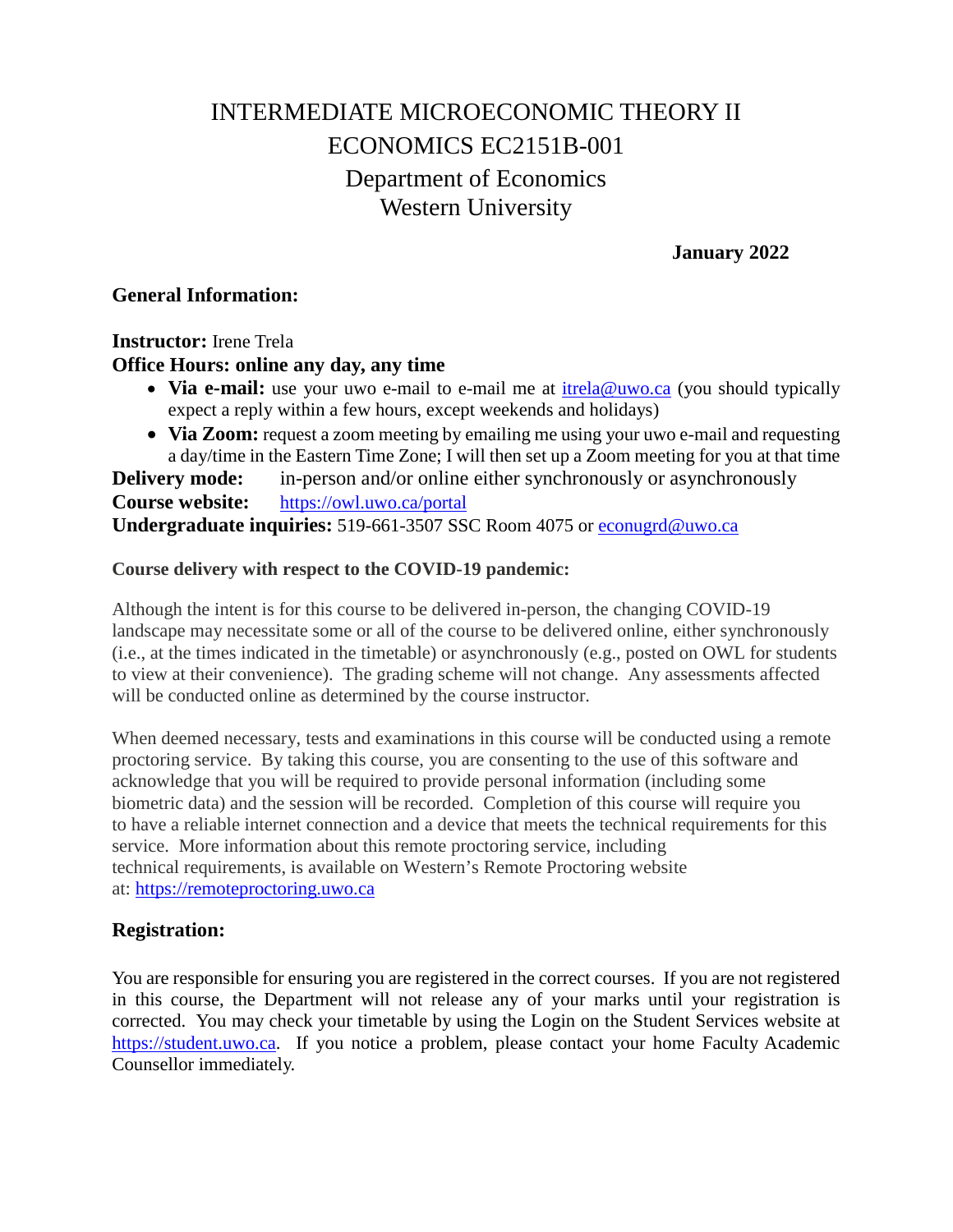# **Prerequisite Note:**

The prerequisite for this course is **Economics 2150A/B.**  The antirequisite is **Economics 2161A/B**.

You are responsible for ensuring that you have successfully completed all course prerequisites, and that you have not taken an antirequisite course. Lack of prerequisites may not be used as a basis for appeal. If you are found to be ineligible for a course, you may be removed from it at any time and you will receive no adjustment to your fees. This decision cannot be appealed.

If you find that you do not have the course prerequisites, it is in your best interest to drop the course well before the end of the add/drop period. Your prompt attention to this matter will not only help protect your academic record, but will ensure that spaces become available for students who require the course in question for graduation.

#### **Course Objectives:**

This course is the second in the microeconomic theory sequence, and covers market power and price discrimination, imperfectly competitive markets and strategic behaviour, and choices involving risk and imperfect information. The course combines theory and applications with the objective of equipping students with the knowledge and appreciation of the relevance and usefulness of microeconomic theory in the real world. Intuitive explanations complemented with graphs and numerical and real-life examples will be used to teach the key concepts.

#### **Course Learning Outcomes:**

Students will be able to identify the conditions that characterize imperfectly competitive markets and explain the concepts of equilibrium and comparative statics analysis.

Students will be able to explain how firms with market power can profit by engaging in price discrimination and non-price competition.

Students will be able to understand the central ideas of game theory and analyze the effects of strategic and cooperative behavior.

Students will be able to understand risk phenomena and how decisions are made in the face of risk and imperfect information.

# **Textbook:**

David Besanko and Ronald R. Braeutigam, *Microeconomics*, 6<sup>th</sup> edition, John Wiley and Sons Inc., 2020.

Below is the link to the paperback and e-book versions of the textbook that students can purchase through the Book Store:

[https://bookstore.uwo.ca/textbook-](https://bookstore.uwo.ca/textbook-search?campus=UWO&term=W2021A&courses%5B0%5D=001_UW/ECO2151A)

[search?campus=UWO&term=W2021A&courses%5B0%5D=001\\_UW/ECO2151A](https://bookstore.uwo.ca/textbook-search?campus=UWO&term=W2021A&courses%5B0%5D=001_UW/ECO2151A)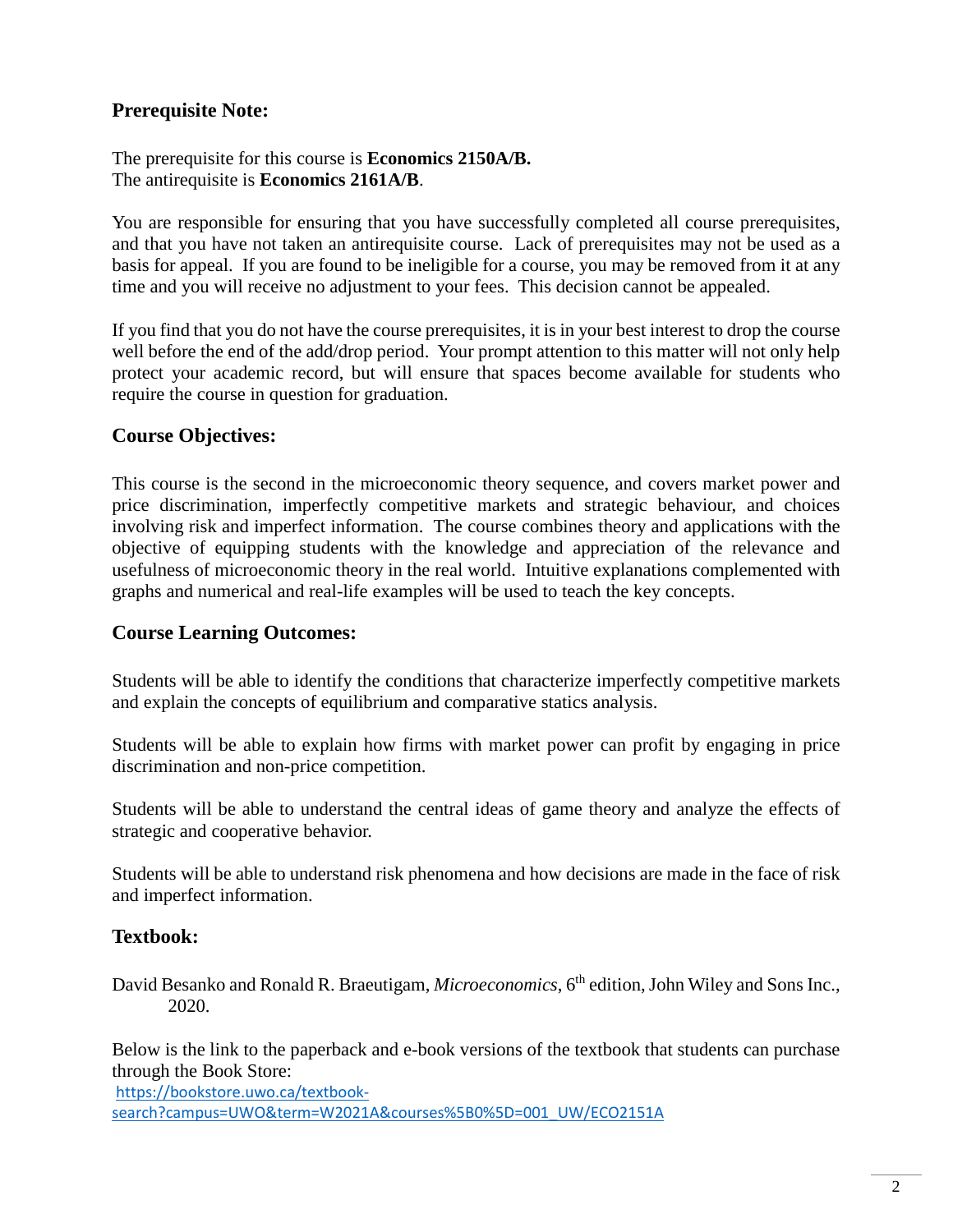# **Course Website:**

[http://owl.uwo.ca](http://owl.uwo.ca/) : this site gives you access to lecture notes (including questions in your lecture notes that will help guide you in working your assigned homework and additional practice questions), application topics (that illustrate how theory is applied in the real world), homework questions (textbook questions that you need to practice to fully understand the theory), additional practice questions (additional questions that are not necessarily in the homework questions but that you need to work in order to do well on exams), and announcements (i.e. exam scheduling and other important announcements). **Students are reminded that lecture notes (and questions in the lecture notes), application topics, homework and additional practice questions will ALL be subject to examination.** 

# **Communication:**

- Students should check the course OWL site for announcements and/or their uwo email for new messages posted to OWL
- Students can email me at  $\frac{i \text{trela} @ \text{uwo} . \text{ca}}{i}$  if they have any questions or personal matters they wish to discuss (expect a reply reasonably soon after sending or at least within a few hours)
- Students can book a zoom meeting with me if they wish to discuss questions in more detail. Zoom meetings can be booked almost instantaneously (if I'm monitoring my e-mail), or at least for the same day, or booked in advance.

# **Technical Requirements:**

- Laptop or computer
- Stable internet connection
- Microphone and Webcam
- Scanner/ Smartphone

This equipment is needed for the following purposes: (1) to access the resources and announcements on OWL, (2) to participate in virtual office hours using Zoom, (3) when necessary, to write exams on OWL and for virtual proctoring of any exams, and (4) to be prepared for unforeseen circumstances. One such circumstance is that, if an OWL exam is disrupted by technical difficulties, students may be required to scan or take pictures of handwritten answers and send these images to the instructor via email.

For technical support, see the OWL Help page or contact Western Technology Services Helpdesk (https:/wts.uwo.ca/about-wts/contact.html). Google Chrome or Mozilla Firefox are the preferred browsers for OWL; update your browser frequently.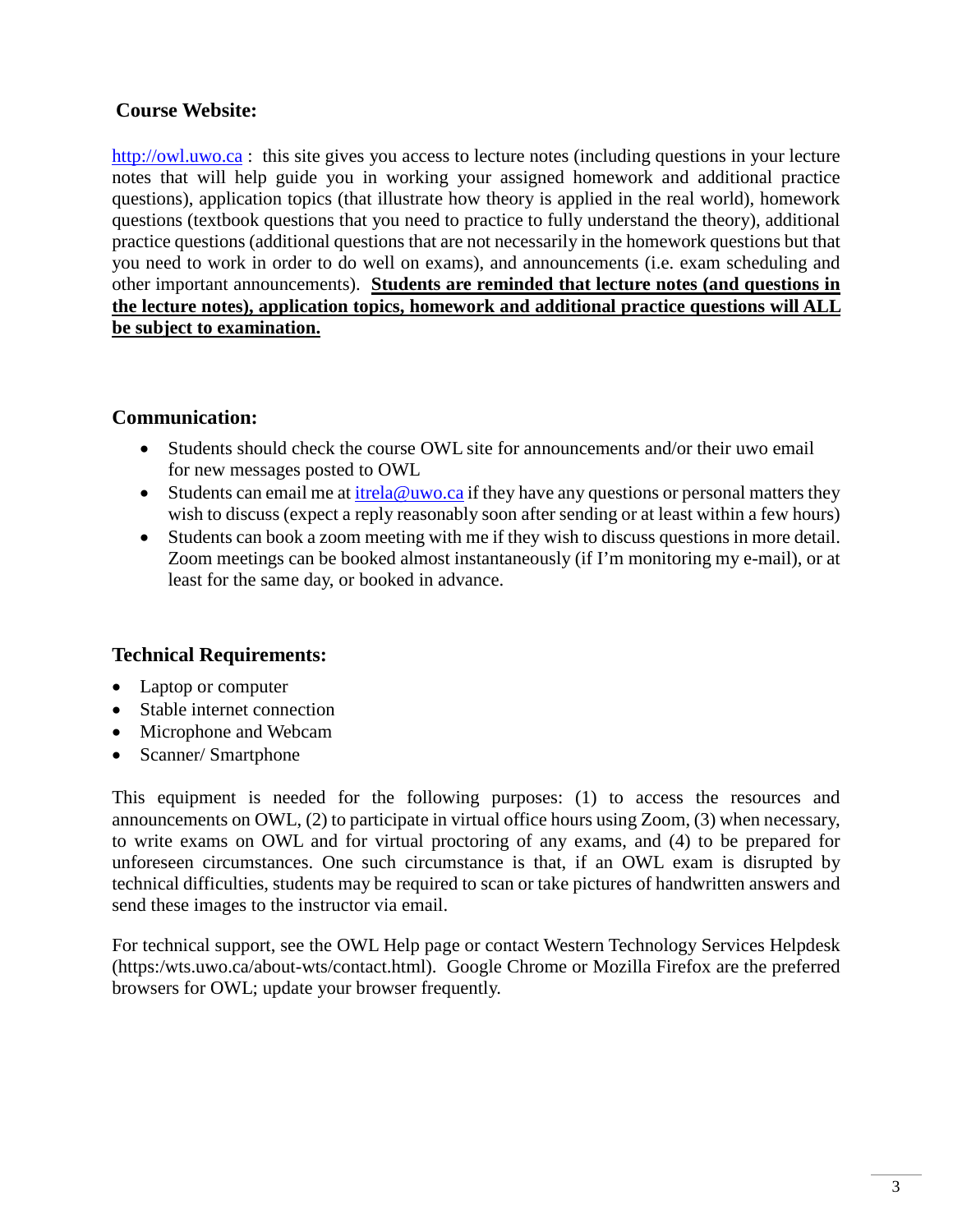#### **Assessments and Grading:**

| Midterm $#1$ | worth $31\%$ | Tentatively scheduled for Sunday, February 13, 5-7pm |
|--------------|--------------|------------------------------------------------------|
| Midterm #2   | worth $31\%$ | Tentatively scheduled for Sunday, March 20, 5-7pm    |
| Final        | worth 38%    | To be announced by the Registrar                     |

The midterm and final exams will be in mixed format, containing some or all of the following types of questions:

True/False Questions True/False 'Grouped' questions Fill-in-the-blank Questions Fill-in-the-blank 'Grouped' Questions Multiple Choice Questions 'Grouped' questions are a series of questions pertaining to a diagram or word statement.

Exams will be administered in-person (or when deemed necessary, online in OWL). Details to follow at a later date.

#### **Policy Regarding Missed Assessments:**

Students **must** follow Western University's procedures for approval of their absence from any exam in order to receive an accommodation. Please see the **Please Note Department Policies for 2021-2022** section of this syllabus for details on these procedures. If during the Winter 2022 term Western University announces any changes to these procedures, please follow those procedures.

# **STUDENTS WHO MISS AN EXAM (MIDTERM OR FINAL) MUST ALSO E-MAIL ME OF THEIR ABSENCE FROM THE EXAM AT LEAST 1 HOUR PRIOR TO THE COMMENCEMENT OF THE EXAM.**

Students with an approved absence from the original scheduled midterm exam will have the weight of the midterm transferred to the final exam. No makeup exam will be given.

Students with an approved absence from the original scheduled final exam AND who e-mailed me at least 1 hour prior to the commencement of the final exam will be required to write a final makeup exam that may be zoom-proctored and have a different format than the original scheduled final exam. Students with an approved absence from the original scheduled final exam but who neglected to e-mail me of their absence at least 1 HOUR PRIOR to the commencement of the original scheduled final exam, will need to contact me for additional steps.

#### **Online Proctoring Notice:**

Makeup exams in this course may be conducted using Zoom. If so, you will be required to keep your camera on for the entire session, hold up your student card for identification purposes, and share your screen with the invigilator if asked to do so at any time during the exam. The exam session will not be recorded.

More information about the use of Zoom for exam invigilation is available in the Online Proctoring Guidelines at the following link: [https://www.uwo.ca/univsec/pdf/onlineproctorguidelines.pdf.](https://www.uwo.ca/univsec/pdf/onlineproctorguidelines.pdf)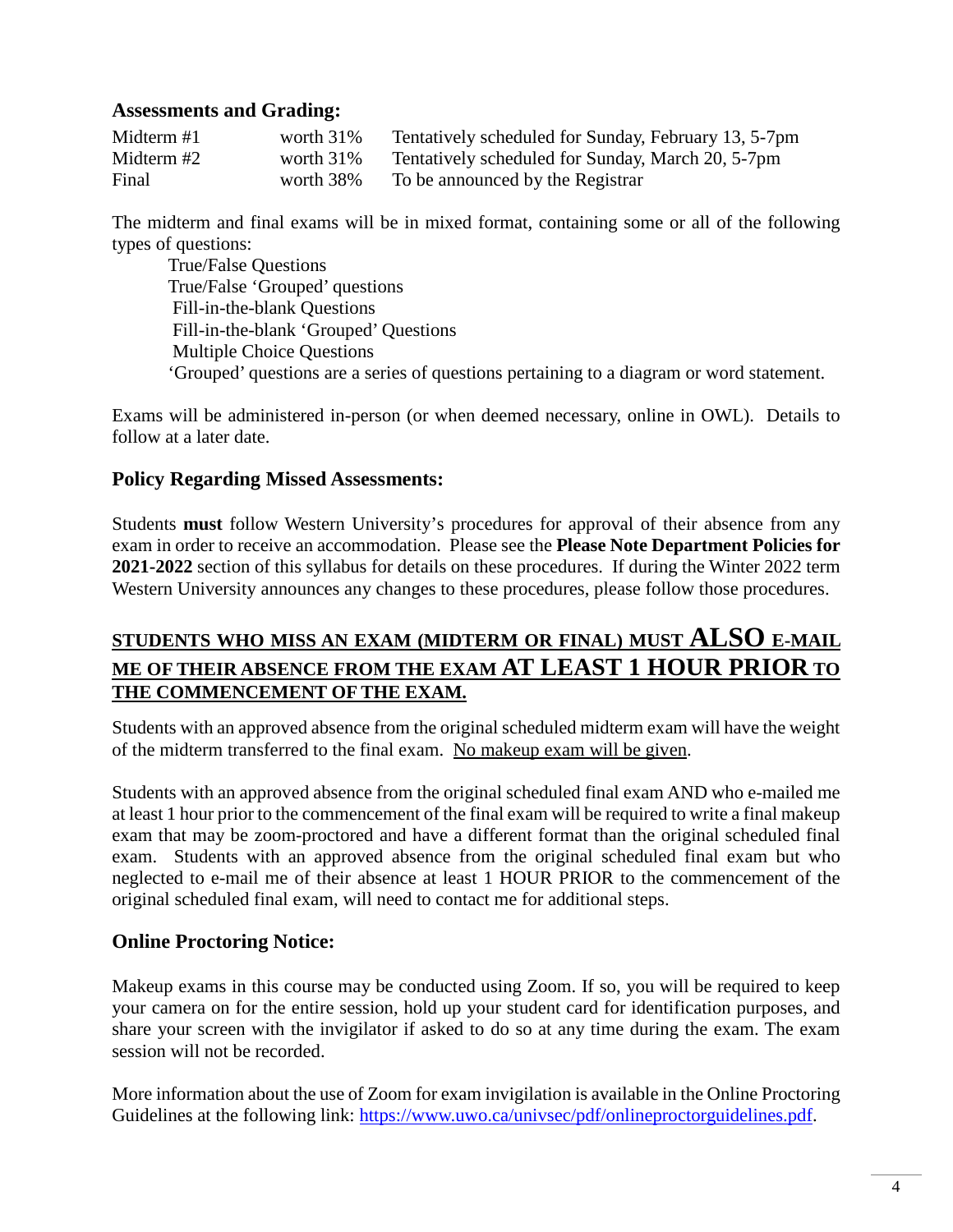Completion of this course will require you to have a reliable internet connection and a device that meets the system requirements for Zoom. Information about the system requirements are available at the following link:<https://support.zoom.us/hc/en-us>

Please note that Zoom servers are located outside Canada. If you would prefer to use only your first name or a nickname to login to Zoom, please discuss this with your instructor in advance of the test or examination.

# **Topics Covered and Reading List:**

- 1. Monopoly, Chapter 11, pgs. 468-504 (but omit rent-seeking activities on pg. 501)
- 2. Capturing Surplus, Chapter 12, pgs. 515-537, 543-546, 548-552
- 3. Market Structure and Competition, Chapter 13, pgs. 558-592
- 4. Game Theory and Strategic Behaviour, Chapter 14, pgs. 601-612, 617-628
- 5. (Time Permitting) Risk and Information, Chapter 15, pgs. 637-649, 665-681

# **Tips on How to do well in the course:**

- 1. Start each week by reading the course notes provided to you (including notes on the application topics). Refer to the textbook for further clarification on subject matters/topics that are in your notes.
- 2. Work the questions in your notes as well as the homework questions and additional practice questions. These questions will not be graded but are vital in doing well in the course. So why the importance of working questions? Because economics requires active learning. The midterm and final exams will test students not on their ability to memorize the course material but rather on their ability to understand and use logical step-by-step reasoning to arrive at answers. Passively reading your notes and textbook rarely results in a passing grade.
- 3. If you have any questions, please email me. I will be monitoring my email daily, and you should typically expect a reply reasonably soon after your message is sent or at least within a few hours, excluding weekends and holidays.
- 4. If you would like to discuss course-related material in more detail than what may be possible in an e-mail, best to book a zoom meeting with me. A meeting can be booked almost instantaneously, or at least for the same day, or booked in advance.

# **Professionalism, Privacy and Copyright:**

- · Students are expected to follow the Student Code of Conduct.
- · All lectures and course materials, including slides, presentations, outlines, and similar materials, are protected by copyright. Students may take notes and make copies of course materials for their own educational purposes only.
- · Students may not record lectures, reproduce (or allow others to reproduce), post or distribute lecture notes, assessments, or any other course materials publicly and/or for commercial purposes without written consent of the instructor.

Recordings (audio or video) are not permitted without explicit, written permission of the instructor. Permitted recordings may not be distributed or shared.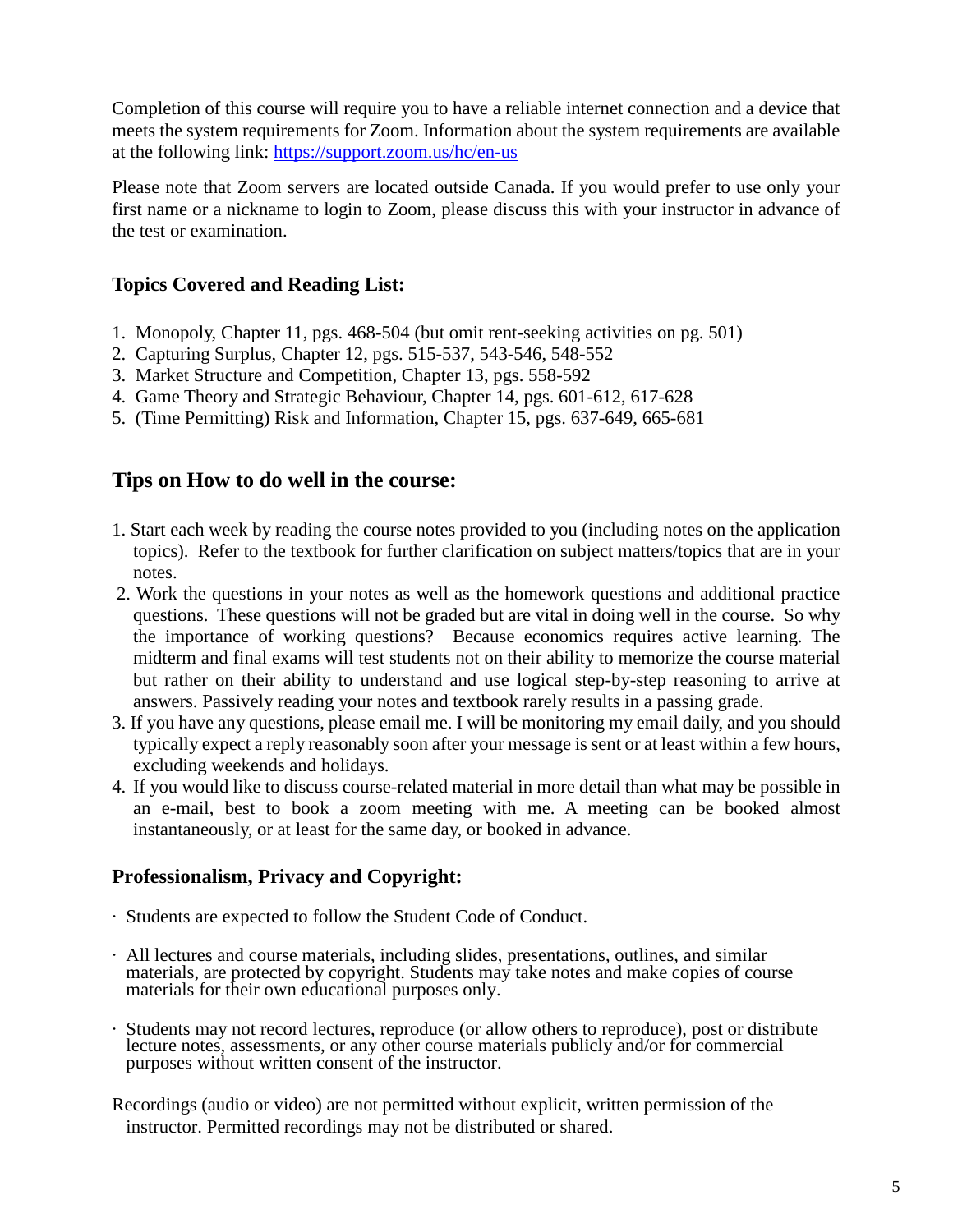#### **Please Note**

#### **Department & University Policies for Winter 2022**

The University expects all students to take responsibility for their own Academic Programs. Students should also check their registration to ensure they are enrolled in the correct courses.

- 1. **Guidelines, policies, and your academic rights and responsibilities** are posted online in the current Western Academic Calendar at: [http://westerncalendar.uwo.ca.](http://westerncalendar.uwo.ca/) Claiming that "you didn't know what to do" is not an acceptable excuse for not following the stated policies and procedures.
- 2. Students must familiarize themselves with the **"Rules of Conduct for Examinations"** [http://www.uwo.ca/univsec/pdf/academic\\_policies/exam/administration.pdf.](http://www.uwo.ca/univsec/pdf/academic_policies/exam/administration.pdf)
- 3. **Cheating as an academic offence:** Students are responsible for understanding what it means to "cheat." The Department of Economics treats cheating incidents very seriously and will investigate any suspect behavior. Students found guilty will incur penalties that could include a failing grade or being barred from future registration in other Economics courses or programs. The University may impose further penalties such as suspension or expulsion.
- 4. **Plagiarism:** Students must write their essays and assignments in their own words. When taking an idea/passage from another author, it must be acknowledged with quotation marks where appropriate and referenced with footnotes or citations. Plagiarism is an academic offence (see Scholastic Discipline for Undergraduate Students in the Western Calendar at [http://westerncalendar.uwo.ca/PolicyPages.cfm?Command=showCategory&PolicyCategoryI](http://westerncalendar.uwo.ca/PolicyPages.cfm?Command=showCategory&PolicyCategoryID=1&SelectedCalendar=Live&ArchiveID=#Page_20) D=1&SelectedCalendar=Live&ArchiveID=#Page 20).

Western University uses software to check for plagiarism and students may be required to electronically submit their work. Those found guilty will be penalized as noted in point 3.

- 5. It is a Department of Economics policy that **NO** assignments be dated, stamped or accepted by staff. Students must submit assignments to the instructor.
- 6. **Appeals**: University policies and procedures for appealing a mark can be found in the Student Academic Appeals section in the current Western Academic Calendar at: [http://westerncalendar.uwo.ca/PolicyPages.cfm?Command=showCategory&PolicyCategoryI](http://westerncalendar.uwo.ca/PolicyPages.cfm?Command=showCategory&PolicyCategoryID=1&SelectedCalendar=Live&ArchiveID=#Page_14) [D=1&SelectedCalendar=Live&ArchiveID=#Page\\_14.](http://westerncalendar.uwo.ca/PolicyPages.cfm?Command=showCategory&PolicyCategoryID=1&SelectedCalendar=Live&ArchiveID=#Page_14) **Please note the relevant deadlines.**

Department of Economics procedures for appealing a mark can be found here: [https://economics.uwo.ca/undergraduate/program\\_counselling/responsibilities\\_policies.html#](https://economics.uwo.ca/undergraduate/program_counselling/responsibilities_policies.html#appeals) [appeals.](https://economics.uwo.ca/undergraduate/program_counselling/responsibilities_policies.html#appeals) The Department will not consider an appeal unless an attempt has been made to settle the matter with the instructor first. Students who remain dissatisfied with the outcome may proceed to submit an appeal to [econugrd@uwo.ca.](mailto:econugrd@uwo.ca) Please follow the instructions and use the appeal form shown in the above link.

7. **Systematic adjustments of a class grade distribution** (either up or down) can occur in Economics courses. The fact that grades have been adjusted is **not** grounds for an appeal.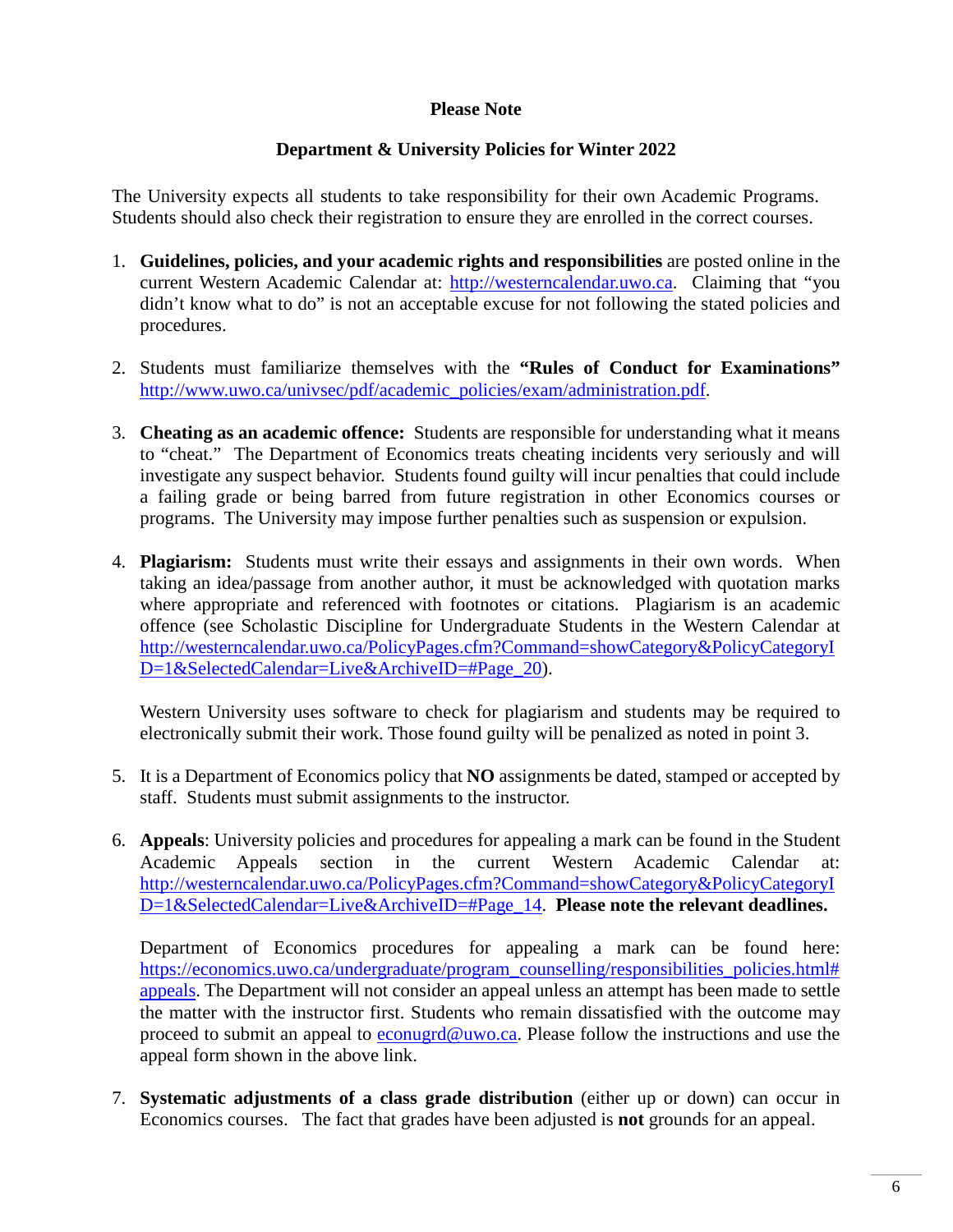8. Note the following **add and drop deadlines**:

| Deadline to add a second term half course:  | <b>Tuesday January 18, 2022</b> |
|---------------------------------------------|---------------------------------|
| Deadline to drop a second term half course: | Monday March 14, 2022           |

#### **Policy Regarding Makeup Tests and Final Examinations**

Faculty of Social Science policy states that oversleeping or misreading an exam schedule is NOT grounds for a makeup. This rule applies to midterm and final exams in the Department of Economics.

#### **Policies Regarding Academic Accommodation**

- The Faculty of Social Science's policies on academic accommodation are found at [https://counselling.ssc.uwo.ca/procedures/academic\\_consideration.html](https://counselling.ssc.uwo.ca/procedures/academic_consideration.html)
- **Accommodation for Students with Disabilities:** Students with disabilities or accessibility challenges should work with Accessible Education (formerly SSD, see [http://academicsupport.uwo.ca/accessible\\_education/index.html\)](http://academicsupport.uwo.ca/accessible_education/index.html), which provides recommendations for accommodation based on medical documentation or psychological and cognitive testing. The accommodation policy can be found here: [Academic](https://www.uwo.ca/univsec/pdf/academic_policies/appeals/Academic%20Accommodation_disabilities.pdf)  [Accommodation for Students with Disabilities.](https://www.uwo.ca/univsec/pdf/academic_policies/appeals/Academic%20Accommodation_disabilities.pdf)
- **Rewriting Exams and Retroactive Reweighting are NOT Permitted:** Students who proceed to write a test or examination must be prepared to accept the mark. Rewriting tests or examinations, or retroactive reweighting of marks, is **not** permitted. Self-Reported Absences cannot be used once a student has proceeded to start to write a test or exam.
- **Self-Reported Absences:** Students will have two opportunities during the fall and winter terms to receive academic consideration if they self-report a missed assessment using the online self-reported absence portal, provided the following conditions are met: the assessment is missed due to an absence of no more than 48 hours in duration, and the assessment for which consideration is being sought is worth 30% or less of the student's final grade. Students are expected to contact their instructors within 24 hours of the end of the period of the self-reported absence, unless noted otherwise on the syllabus. Students are not able to use the self-reporting option in the following circumstances:
	- for exams scheduled by the Office of the Registrar (e.g., final exams)
	- absence of a duration greater than 48 hours
	- assessments worth more than 30% of the student's final grade
	- if the student has opened or started the test or exam
	- if a student has already used the self-reporting portal twice during the fall/winter terms

If the conditions for a Self-Reported Absence are *not* met, students will need to provide a Student Medical Certificate (SMC) if the absence is medical or provide appropriate